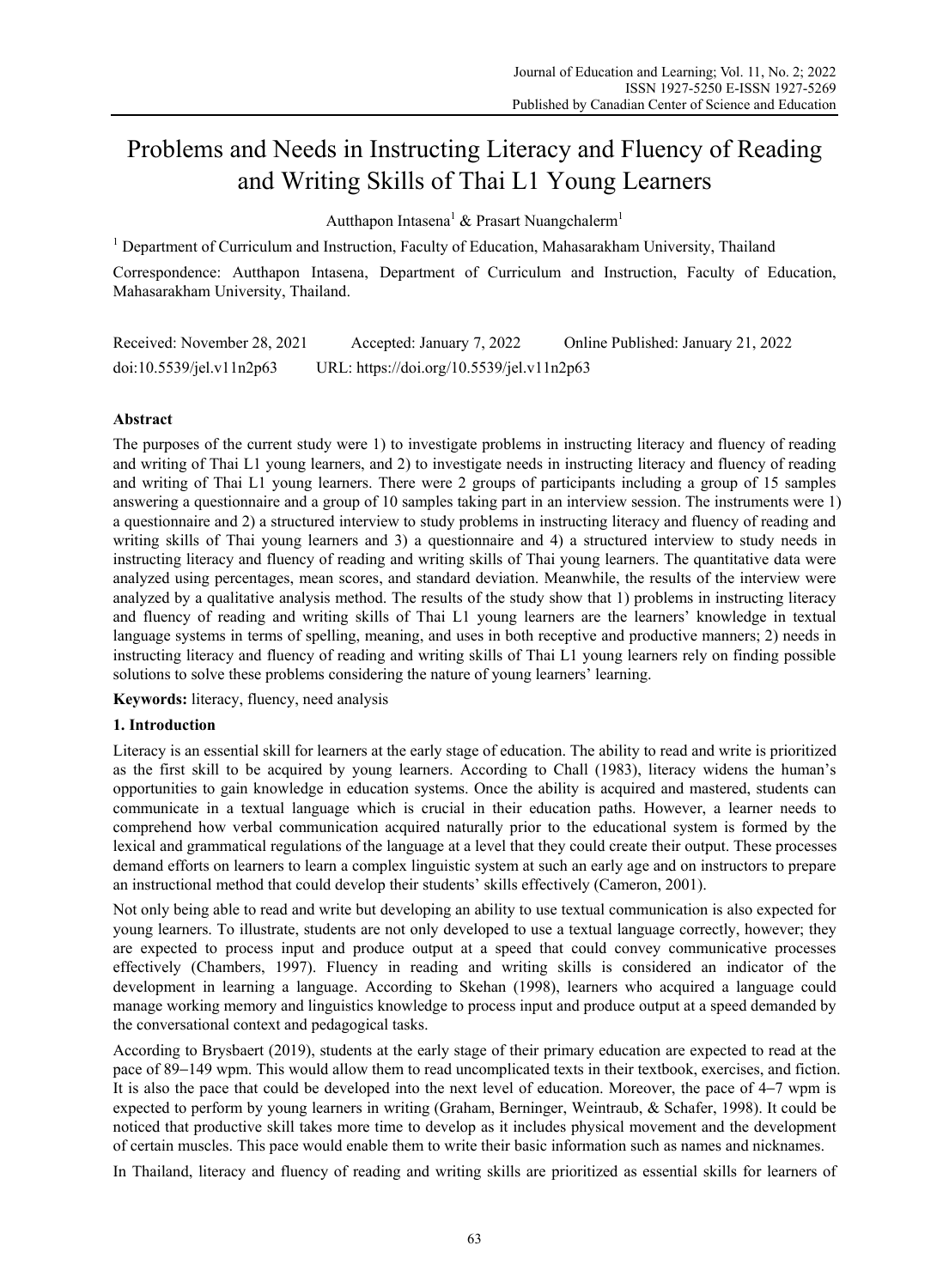young ages. The Core Curriculum for Basic Education (Ministry of Education, 2008) gives that in the first three years of basic education, students must be taught to read and write and use the skills effectively. Therefore, both the accuracy and fluency of the skills are expected to be acquired in learning the Thai language. Even though the reading speed is not mentioned in the curriculum, students at the age of 8 are expected to read basic texts of 800 words. However, the current situation in the country indicates an unsatisfying result. According to the National Institution of Education Testing Service (2020), The average score in the Thai language of Thai students was 56.26% at the end of primary education. This indicates problems in Thai language teaching. Even though the report from UNESCO Institute for Statistics (2018) indicates 93.8% of literacy rate of 15 years and older citizens, they seem to have problems in depth.

In finding an appropriate solution, problems should be investigated in detail. Problems in Thai education rely on various factors. Likewise, problems in the literacy of young learners should be reviewed. The first third years of basic education is essential, problems in the ability to read and write might block the development of learners. Similarly, problems in the fluency of reading and writing skills also need consideration. Students need to reach a pace of writing and reading that can support them to learn effectively. Considering these rationales, the current study aims to investigate how Thai teachers and students encounter problems in teaching and learning literacy and increasing students' pace of both skills. The purposes of the study were 1) to investigate problems in instructing literacy and fluency of reading and writing of Thai L1 young learners and 2) to investigate needs in instructing literacy and fluency of reading and writing of Thai L1 young learners.

## **2. Literature Review**

# *2.1 Challenges in Teaching Thai Literacy*

Transferring verbal to textual communicative ability is a complicated process. Acquisition of a first language starts from imitating words, trying them in sentences, evaluating the meaning of the words, and acquiring words (Hyams, 1986). According to Chomsky (1965), children as a language acquisition device that help them to acquire and produce language. These processes happen naturally without systems of texts used as a representation of sound. In reading and writing, learners start to learn how the verbal language they use on daily basis operates in a textual form which could be complicated for them especially in the early stage of education. In learning the Thai language, students have to deal with 44 alphabets, 21 vowels, and 4 tones. A change in tone changes the meaning of the word completely. Moreover, considering that the Thai language is in the Kra-dai language family also makes it complicated as there are loan words from other languages such as Khmer, Bali, and Sanskrit. These variables put a burden on young learners who are expected to develop such a complicated ability at the early stage of their learning paths.

# *2.2 Challenges in Developing Fluency in Reading and Writing Skills*

The ability to read and write is essential for learners, and the pace in the abilities cannot be ignored. Students also need to practice and master the skill at a level that they can use the ability at a speed that contributes to success in learning (Chambers, 1997). However, learners face challenges in enabling themselves to read and write fluently. First, fluency needs mastery in skills, and the Thai language is a difficult skill to be master. The structures of the alphabet, vowel, and tone systems make it difficult to decode and produce. It takes effort for students at a young age to understand these regulations. Therefore, fluency might be developed later when the language is fully acquired. Psychologically, fluency could be driven out by a trade-off effect in the case that learners are forced to perform a difficult task (Skehan, 2009). It is assumed that learners would shift to focus on meaning-making the speed of communication faster. However, they would not focus on accuracy. As a result, for young learners whose knowledge of the language is not fully acquired, the pace of reading and writing might come with inaccuracy.

# *2.3 Previous Studies*

It seems that literacy and fluency of reading and writing skills are essential in education, there are challenges in developing the abilities. Studies have been conducted to investigate the causes of the problems and possibilities to solve them (e.g., Copland, Garton, & Burns, 2014; Murnane, Sawhill, & Snow, 2012; Phiwhlaung, Kaitjarungphan, & Siriwatthanathakun, 2020; Savic, 2016). For instance, Murnane, Sawhill and Snow (2012) suggested that primary grade students in American schools lack opportunities to learn the issues that are related to literacy. Even though they can read the texts, the meaning beyond the texts is not comprehended. Moreover, the authors suggested that social disparity is a factor affecting the illiteracy of some students. Moreover, Savic (2016) indicated that problems of young learners' reading skills vary from mispronunciation, substitution, omission, insertion, and rereading. This inaccurate word reading also indicates incomprehensible and slow reading. Furthermore, Copland, Garton and Burns (2014) suggested that motivation is a crucial issue for young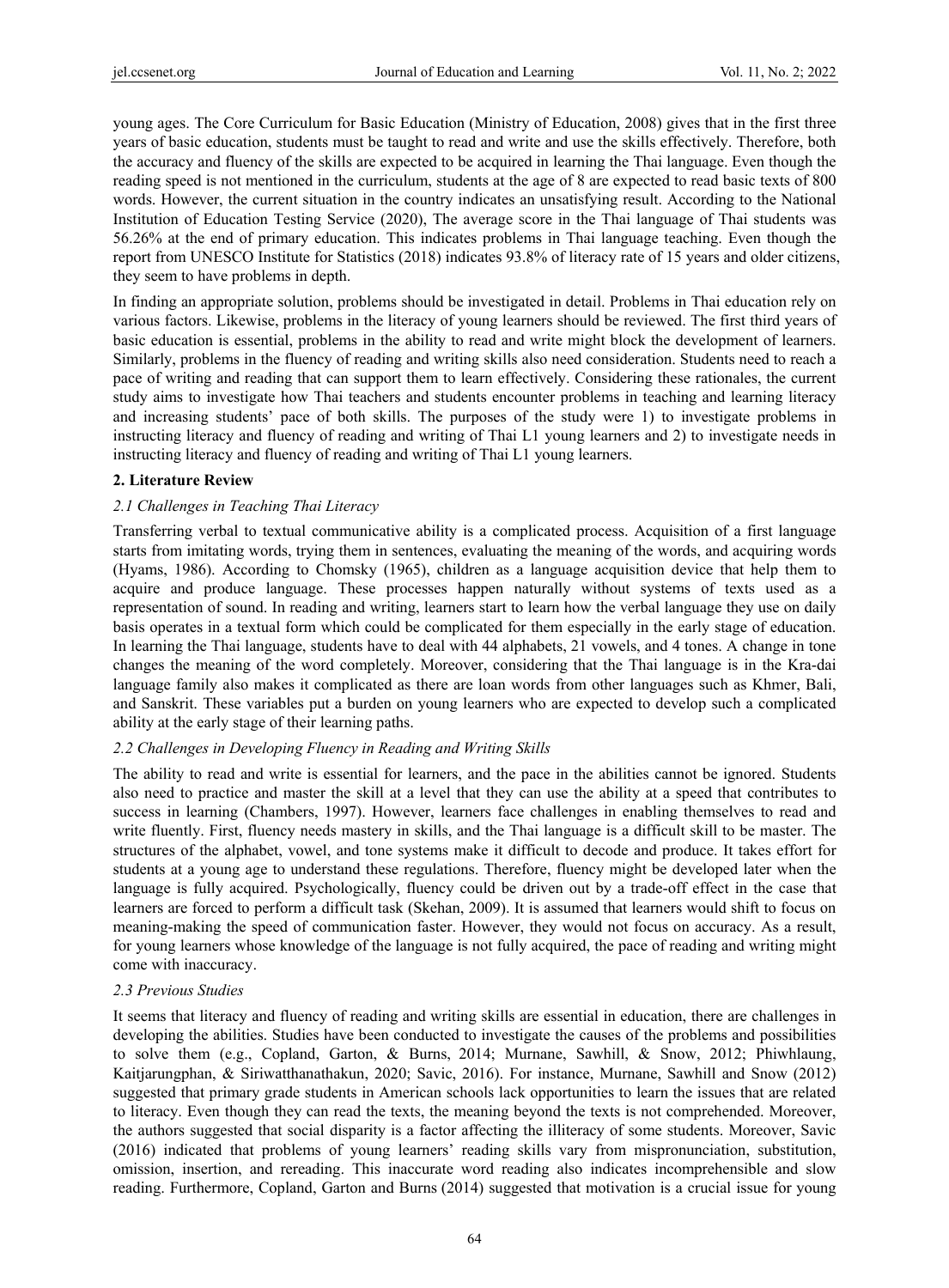learners in the instruction of English of both L1 and L2. Especially, for the students in the rural area who percept the language as an unimportant skill for their daily life. Locally, Phiwhlaung, Kaitjarungphan and Siriwatthanathakun (2020) indicated that L1 learners of the Thai language face difficulties in learning in terms of mentality, society, emotion, and attitude. It is suggested that students showed negative attitudes toward Thai language courses as they are complicated. The participants believed that they could use the language in daily life and at work; therefore, regulations and aesthetics of the language instructed in the courses are unnecessary.

## **3. Methodology**

## *3.1 Participants*

There were 2 groups of participants including a group of 15 samples answering a questionnaire and a group of 10 samples taking part in an interview session. The former included 5 educational inspectors, 5 school administrators, 5 Thai language teachers. The latter included educational inspectors, school administrators, and teachers in the total number of 10. Participants from both groups were selected using purposive sampling methods. The participants were treated anonymously.

#### *3.2 Instruments*

The instruments were 1) a questionnaire and 2) a structured interview to study problems in instructing literacy and fluency of reading and writing skills of Thai young learners and 3) a questionnaire and 4) a structured interview to study needs in instructing literacy and fluency of reading and writing skills of Thai young learners. The questionnaires were designed on 5 Likert scales, and the interview questions were related to problems and needs in instructing the skills. All research instruments were validated by 5 experts in instructional management, and the indexes of consistency (IOC) of question items were at .80−1.00.

## *3.3 Data analysis*

The quantitative data were analyzed using percentages, mean scores, and standard deviation. Meanwhile, the results of the interview were analyzed by a thematic analysis method. The participants' interviews were grouped into themes that could represent their opinion toward problems and needs in instructing literacy and fluency of reading and writing skills of Thai L1 young learners.

## **4. Results**

*4.1 To Investigate Problems in Instructing Literacy and Fluency of Reading and Writing Skills of Thai L1 Young Learners* 

|  |  |  |  |  | Table 1. Problems in instructing literacy and fluency of reading and writing skills |
|--|--|--|--|--|-------------------------------------------------------------------------------------|
|--|--|--|--|--|-------------------------------------------------------------------------------------|

| <b>Items</b>                                                                                   | $\overline{\mathbf{X}}$ | S.D  | Interpretation |
|------------------------------------------------------------------------------------------------|-------------------------|------|----------------|
| Reading                                                                                        |                         |      |                |
| 1. Students in my classes have problems in the verbal reading of alphabets, vowels, and tones. | 4.46                    | .51  | High           |
| 2. Students in my classes have problems in verbal reading at the level of word and sentence.   | 4.00                    | 1.06 | High           |
| 3. Students in my classes have problems in verbal reading in the selected topics.              | 4.33                    | .61  | High           |
| 4. Students in my classes cannot expertise verbal reading.                                     | 4.20                    | .56  | High           |
| 5. Students in my class cannot follow the rules of verbal reading.                             | 4.20                    | .56  | High           |
| 6. Students in my classes cannot comprehend the words they read.                               | 4.53                    | .63  | Very High      |
| 7. Students in my classes lack reading skills.                                                 | 4.33                    | .61  | High           |
| Average                                                                                        | 4.29                    | .44  | High           |
| Writing                                                                                        |                         |      |                |
| 8. Students in my classes have problems in writing related to alphabets, vowels, and tones.    | 4.13                    | .63  | High           |
| 9. Students in my classes have writing problems at the level of word and sentence.             | 4.66                    | .48  | Very High      |
| 10. Students in my classes have problems in writing selected topics.                           | 4.53                    | .63  | Very High      |
| 11. Students in my classes cannot be expertise in spelling.                                    | 4.46                    | .63  | High           |
| 12. Students in my classes cannot follow the regulations of writing.                           | 4.53                    | .63  | Very High      |
| 13. Students in my classes cannot write to express their knowledge.                            | 4.33                    | .72  | High           |
| 14. Students in my classes cannot write to narrate a story.                                    | 4.60                    | .50  | Very High      |
| 15. Students in my classes cannot write to express emotions and experiences.                   | 3.93                    | .79  | High           |
| Average                                                                                        | 4.40                    | .44  | High           |
| Fluency of reading                                                                             |                         |      |                |
| 16. Students in my classes cannot correctly pronounce reading texts.                           | 3.86                    | 1.12 | High           |
| 17. Students in my classes cannot follow rules in verbal reading.                              | 4.53                    | .51  | Very High      |
| 18. Students in my classes cannot reach the expected pace of reading                           | 3.46                    | 1.06 | High           |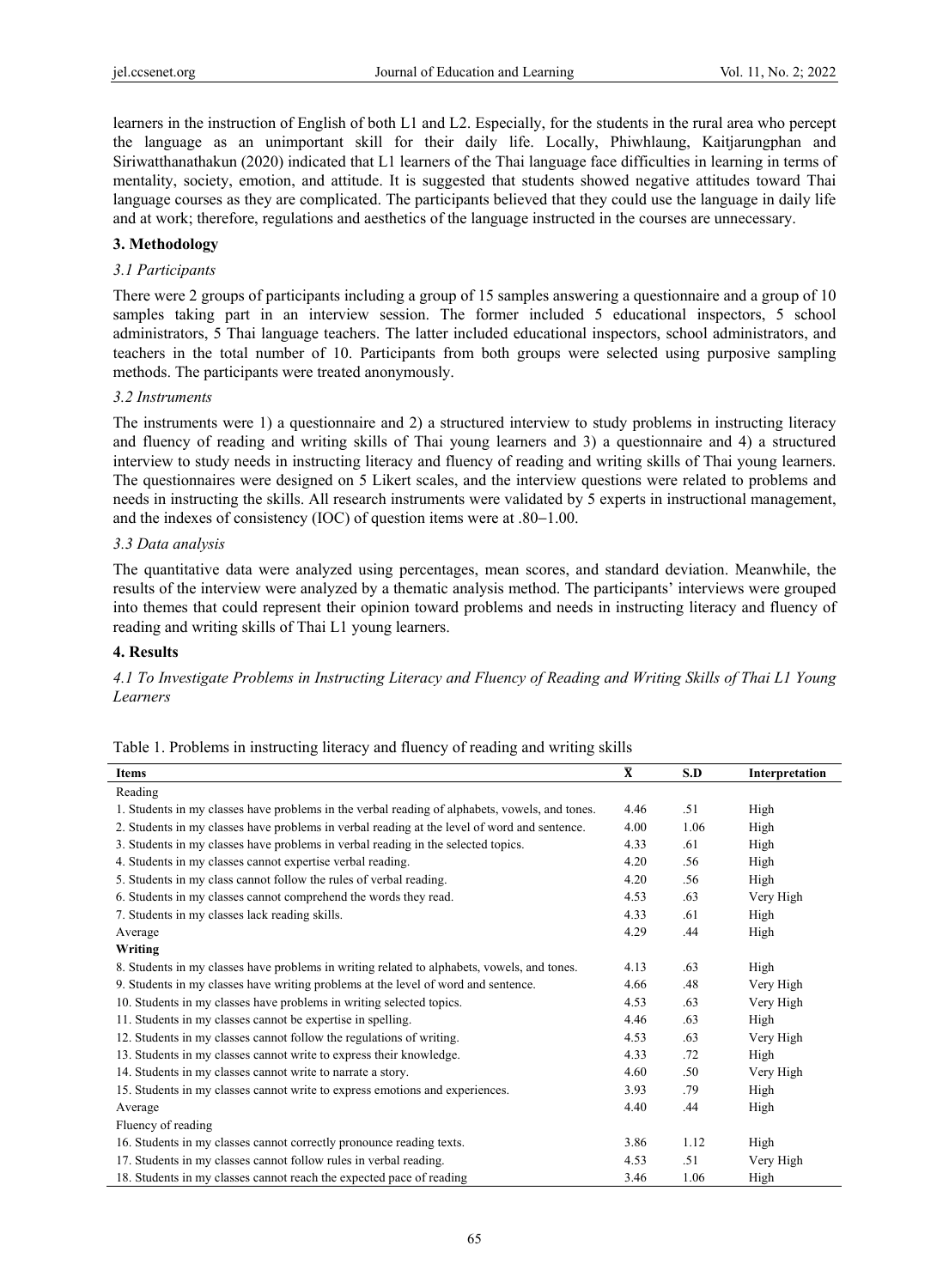| <b>Items</b>                                                            | $\bar{\textbf{X}}$ | S.D  | Interpretation |
|-------------------------------------------------------------------------|--------------------|------|----------------|
| 19. Students in my classes cannot summarize the main idea of the texts. | 3.80               | 1.08 | High           |
| Average                                                                 | 3.91               | .75  | High           |
| Fluency of writing                                                      |                    |      |                |
| 20. Students in my classes cannot write words correctly.                | 3.53               | .99  | High           |
| 21. Students in my classes cannot write in a sentence.                  | 3.80               | .94  | High           |
| 22. Students in my classes cannot write given sentences.                | 4.26               | .88  | High           |
| 23. Students in my classes cannot write in narration.                   | 4.33               | .72  | High           |
| 24. Students in my classes cannot follow the regulations in writing.    | 4.20               | .56  | High           |
| 25. Students in my classes cannot reach the expected speed of writing.  | 4.33               | .61  | High           |
| Average                                                                 | 3.65               | .98  | High           |
| Overall                                                                 | 4.22               | .45  | High           |

The result of the study indicates a high level of problems related to literacy instruction of young Thai L1 learners  $({\bar{x}}=4.22, S.D=45)$ . In detail, The participants reported that problems in their Thai reading classes were at a high level (x̄=4.29, S.D=.44). Young students in the participants' classes seemed to have problems in pronouncing textual content in terms of alphabets, vowels, and tones in both word and sentence levels. Moreover, it was also reported that the students did not know the meaning of the words they read. In terms of writing, the problem was also at a high level  $(\bar{x}=4.40, S.D=44)$ . Particularly, students were reported to encounter problems in writing word, sentence, story levels. They failed to write in topics, narration, expression, and knowledge transference. In addition, problems in instructing reading fluency were reported to be at a high level  $(\bar{x}=3.91, S.D=.75)$ . It was reported that students fail to reach the expected pace of reading and to accurately express the text verbally. Lastly, problems in instructing fluency of writing were found at a high level  $(\bar{x}=3.65, S.D=98)$ . In this case, students failed to produce textual output at an expected speed in word, sentence, and composition levels. Furthermore, the following issues could be raised considering the qualitative result gained from the interview.

4.1.1 The Importance of Literacy and Fluency of Reading and Writing Skills

It could be synthesized from the interview data that the participants prioritize literacy as a students' fundamental skill in learning. Therefore, the first theme interpreted from the data was the importance of literacy and fluency of reading and writing skills. It was expected that the students should have fluency in both reading and writing skills. For example, a teacher in the interview group reported that "Reading and writing are skills that can expand the knowledge of young learners. Enabling young students to read and write accurately and fluently would develop their life quality in the future".

4.1.2 Problems in Literacy and Fluency of Reading and Writing Skills

It could not be denied learners had problems learning to read and write effectively in the Thai language which leads to the second theme of problems in literacy and fluency of reading and writing skills. The causes of problems were various. The following issues could be noticed in the interview. First, the participants claimed that their students lacked motivation in learning. For example, a teacher in the interview group reported that "Many students in my class do not understand why they have to study the Thai language. They feel not motivated in learning, and regulations of the language make them bored." Moreover, the issue of dialect interference was also noticed. A teacher pointed that "I can notice dialect accent in my students' Thai reading pronunciation. However, I understand this interference, and I know practices would make their verbal reading better." Lastly, students' concentration differentiated class outcomes. "The most difficult part of teaching is making young learners in my class concentrate. Learning to spell and pronounce a language is complicated. Many students found it was too difficult and lost concentration" reported a teacher interviewee.

*4.2 To Investigate Needs in Instructing Literacy and Fluency of Reading and Writing Skills of Thai Grade 2 Primary School Students* 

| <b>Items</b>                                                                                      | X    | S.D | <b>Interpretation</b> |
|---------------------------------------------------------------------------------------------------|------|-----|-----------------------|
| Reading                                                                                           |      |     |                       |
| 1. I want the students in my classes to verbally read alphabets, vowels, and tones correctly.     | 3.86 | .83 | High                  |
| 2. I want the students in my classes to be able to verbally read syllables, words, and sentences. | 3.93 | .79 | High                  |
| 3. I want the students in my classes to be able to verbally read in selected topics.              | 4.00 | .65 | High                  |
| 4. I want the students in my classes to be able to expertise in verbal reading.                   | 4.13 | .83 | High                  |
| 5. I want the students in my classes to be able to verbally read following language rules.        | 4.13 | .74 | High                  |

Table 2. Needs in instructing literacy and fluency of reading and writing skills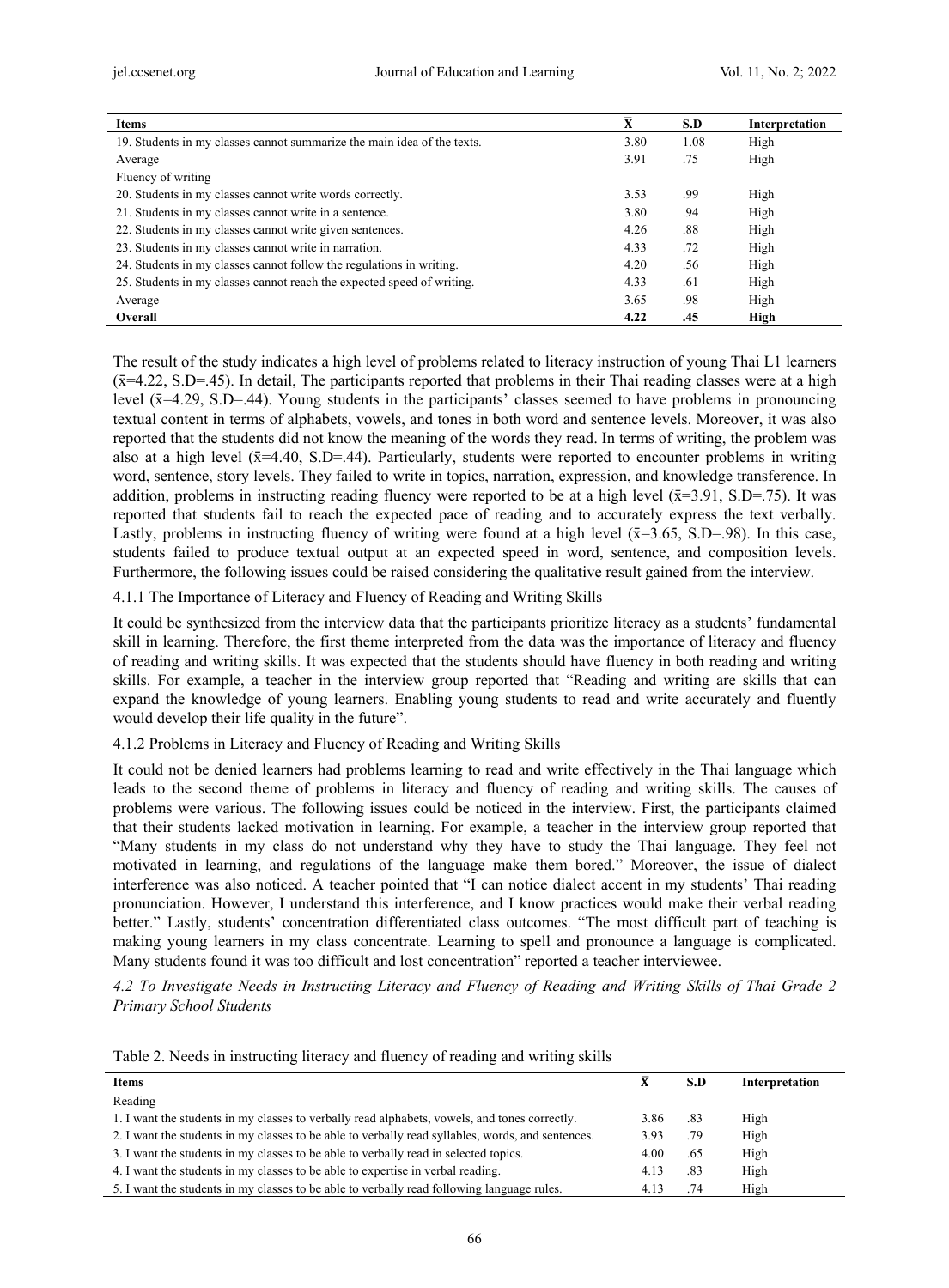| <b>Items</b>                                                                                       | $\overline{\mathbf{X}}$ | S.D    | Interpretation |
|----------------------------------------------------------------------------------------------------|-------------------------|--------|----------------|
| 6. I want the students in my classes to be able to comprehend the meaning of the words they read.  | 4.40                    | .63    | High           |
| 7. I want the students in my classes to be able to develop reading skills.                         | 4.33                    | .61    | High           |
| Average                                                                                            | 4.11                    | .57    | High           |
| Writing                                                                                            |                         |        |                |
| 8. I want the students in my classes to be able to correctly use alphabets, vowels, and tones in   | 4.13                    | .63    | High           |
| writing.                                                                                           |                         |        |                |
| 9. I want the students in my classes to be able to write at the word and sentence levels.          | 4.53                    | .63    | Very High      |
| 10. I want the students in my classes to be able to write on selected topics.                      | 4.13                    | .83    | High           |
| 11. I want the students in my classes to be able to be expertise in spelling.                      | 4.33                    | .72    | High           |
| 12. I want the students in my classes to be able to spell words following language regulations.    | 4.40                    | .63246 | High           |
| 13. I want the students in my classes to be able to write to express knowledge.                    | 4.26                    | .79881 | High           |
| 14. I want the students in my classes to be able to write narrating stories.                       | 4.40                    | .63    | High           |
| 15. I want the students in my classes to be able to write in expressing emotions and experiences.  | 4.06                    | .70    | High           |
| Average                                                                                            | 4.28                    | .50    | High           |
| <b>Reading fluency</b>                                                                             |                         |        |                |
| 16. I want the students in my classes to be able to correctly pronounce reading texts.             | 4.00                    | .84    | High           |
| 17. I want the students in my classes to be able to pronounce words following language structures. | 4.20                    | .86    | High           |
| 18. I want the students in my classes to be able to reach the expected reading pace.               | 3.86                    | .83    | High           |
| 19. I want the students in my classes to be able to understand the main ideas of the texts.        | 4.20                    | .86    | High           |
| Average                                                                                            | 4.06                    | .62    | High           |
| <b>Writing fluency</b>                                                                             |                         |        |                |
| 20. I want the students in my classes to be able to spell words correctly.                         | 3.93                    | .70    | High           |
| 21. I want the students in my classes to be able to write sentences.                               | 4.06                    | .88    | High           |
| 22. I want the students in my classes to be able to write given sentences.                         | 4.20                    | .56    | High           |
| 23. I want the students in my classes to be able to write to narrate stories.                      | 4.20                    | .67    | High           |
| 24. I want the students in my classes to be able to write with correct language structures.        | 4.00                    | .75    | High           |
| 25. I want the students in my classes to be able to reach the expected writing pace.               | 3.93                    | .79    | High           |
| Average                                                                                            | 4.05                    | .58    | High           |
| Overall                                                                                            | 4.14                    | .51    | High           |

The result of the study indicates a high level of needs related to literacy instruction of young Thai L1 learners  $(\bar{x}=4.14, S.D = .51)$ . In detail, The participants reported that their needs in improving their Thai reading classes were at a high level  $(\bar{x}=4.11, S.D=0.57)$ . It was reported that the participants need an improvement in verbal reading in terms of understanding of spelling regulation, correctness in pronunciation, and comprehension of word meaning. In terms of writing, the need was also at a high level  $(\bar{x}=4.28, S.D = .50)$ . The participants were eager to improve their students' writing skills in terms of comprehension of spelling systems, uses of vocabulary in sentence and composition, and uses of vocabulary in various types of writing such as narration, expression, and topic writing. In addition, needs in developing students' reading fluency were reported to be at a high level  $({\bar{x}}=4.05, S.D = .58)$ . It was reported that the participants need to develop their students to reach the expected pace of reading. Likewise, needs in instructing fluency of writing were found at a high level  $(\bar{x}=4.05, S.D = .58)$ . Participants set a goal to increase the pace of their students' writing. Moreover, the following issue could be raised considering the qualitative result gained from the interview.

4.2.1 Needs in Solving Problems in Instructing Literacy and Fluency in Reading and Writing Skills

The priority was to solve the problems in instructing literacy and fluency in reading and writing skills as they are fundamental in learning. Therefore, the theme could be considered. One of the inspector interviewees suggested that "These problems should be dealt with seriously. Students without literacy skills could not learn other subjects, and this will ruin their future". The participants also reported that there should be an instructional method that could serve needs in developing young learners' literacy and fluency of reading and writing in their classes. First, the method should contribute to a meaningful learning environment. A school administrator interviewee suggested that "Young students need to be motivated. They need to know how the content learned in classes is used in their life. Therefore, the content should not be too long but focus only on benefits of students." Moreover, there is a need of the method that could make the class enjoyable. A teacher interviewee suggested that the "Teaching method should consist of joyful activities that involve learners' participation. Young students are easily distracted by the environment. Therefore, they have to be attracted with activities that can make them move, smile, and laugh".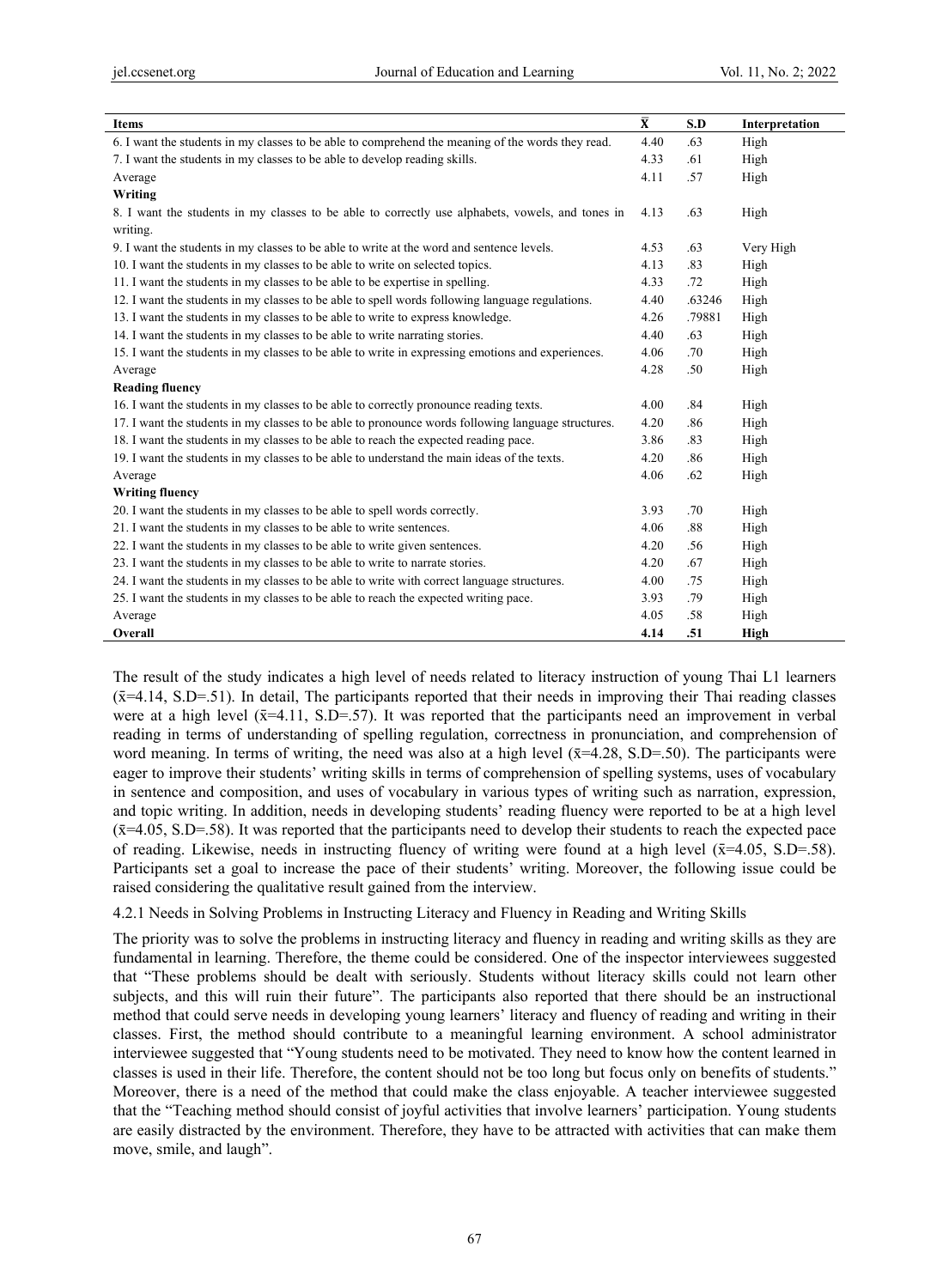# **5. Discussions**

# *5.1 Problems in Instructing Literacy and Fluency of Reading and Writing Skills of Thai L1 Young Learners*

The results of the study indicate problems in both literacy and fluency of reading and writing skills in Thai L1 young learners. In detail, learners of early age in the Thai context face difficulties in comprehending the spelling system in terms of alphabets, vowels, and tones. Therefore, they made mistakes in pronouncing words in verbal reading. Furthermore, Thai young L1 students seem to have problems understanding the meaning of words class contents. As a result, they found it difficult to understand passages and stories. The result of the study adds up evidence indicating struggle in learning the receptive mode of textual communication (e.g., Copland, Garton, & Burns, 2014; Murnane, Sawhill, & Snow, 2012; Phiwhlaung, Kaitjarungphan, & Siriwatthanathakun, 2020; Savic, 2016). It seems that learners at the early stage of education could be in a difficult situation in learning acquiring literacy as they encounter differences between spoken acquired before school and written languages learned in school. Some features could confuse learners, especially in such a complex language as Thai. It needs careful consideration of matters to help them overcome the difficulty.

The results of the study also indicate the causes of literacy and fluency problems in the Thai context. It could be noticed that Thai learners lack motivation in developing language features that are not used on a daily basis. In this case, it was pointed that at the early stage of language development, learners could be demotivated as the complicated regulations of the standardized language might not appear in their routines (Copland, Garton, & Burns, 2014). This is a challenge for instructors to motivate the students and let them aware of the goal of language learning (Dornyei, 1998). It could also be noted that students' dialects could affect learners' reading pronunciation in verbal reading practice. Winch and Gingell (1994) indicated that learners' language learning processes could be interfered with by their dialects. The familiarity of dialect accents might affect how learners produce words. However, if the meaning of the words is conveyed, the communication can progress. Furthermore, the concentration of young learners was reported to be responsible for young learners' problems in learning reading and writing. The concentration and attention of young learners are crucial issues for instructors to consider (Bundesen, 1990). It is the nature of children who have just started their educational journey. Therefore, instructional methods should be designed to match their limited attentional capacity.

It was also reported that the fluency of reading and writing skills is also a problem in learners' educational paths. The skill is more challenging to be acquired as learners have to master the language feature to process input and produce output at a certain pace. Moreover, it is more difficult considering the requirement of the courses that expect learners to produce accurate and fluent output. According to Skehan (1998), Skehan and Foster (2001), learners in the developing processes of linguistic features could trade fluency for accuracy in producing output they have not yet acquired. Therefore, the students with limited knowledge of Thai language vocabulary and grammar hardly produce output that is both accurate and fluent.

## *5.2 Needs in Instructing Literacy and Fluency of Reading and Writing Skills of Thai L1 Young Learners*

The study also suggests factors leading to success in developing young learners' literacy and fluency in reading and writing. First, it is shown that the skills, as fundamental abilities in learning, need attention from stakeholders including teachers, school administrators, and policymakers. Cameron (2001) suggested that literacy is the first door to educational success. Failing to acquire the skills is a great obstacle in ones' future. Moreover, the results of the study also suggest a meaningful learning environment that could motivate learners to realize the importance of the skills. Dornyei (1998) indicates that an instructional method that could illustrate how the learning content is beneficial in learners' lives and education tends to motivate students to learn effectively. Therefore, implementing instructional methods that convince young students could be one of the possible solutions to the problem. Moreover, joyful and participable learning activities could help young learners to concentrate on class content. Cronqvist (2021) indicates that joy and participation are important in young learners' skill development. Making them feel enjoyable and stick to the activities could make them learn.

## **6. Conclusion**

The study could be concluded that 1) problems in instructing literacy and fluency of reading and writing skills of Thai L1 young learners are the learners' knowledge in textual language systems in terms of spelling, meaning, and uses in both receptive and productive manners. This affects the speed rate of the skills making students fail to reach the expected pace required by courses. 2) needs in instructing literacy and fluency of reading and writing skills of Thai L1 young learners rely on finding possible solutions to solve these problems. it could be noted that problems in instructing literacy and fluency of reading and writing skills of Thai L1 young learners are derived from the complication of Thai language grammatical structures and vocabulary and the nature of young learners' learning. Therefore, finding possible solutions to the problems could consider concentration,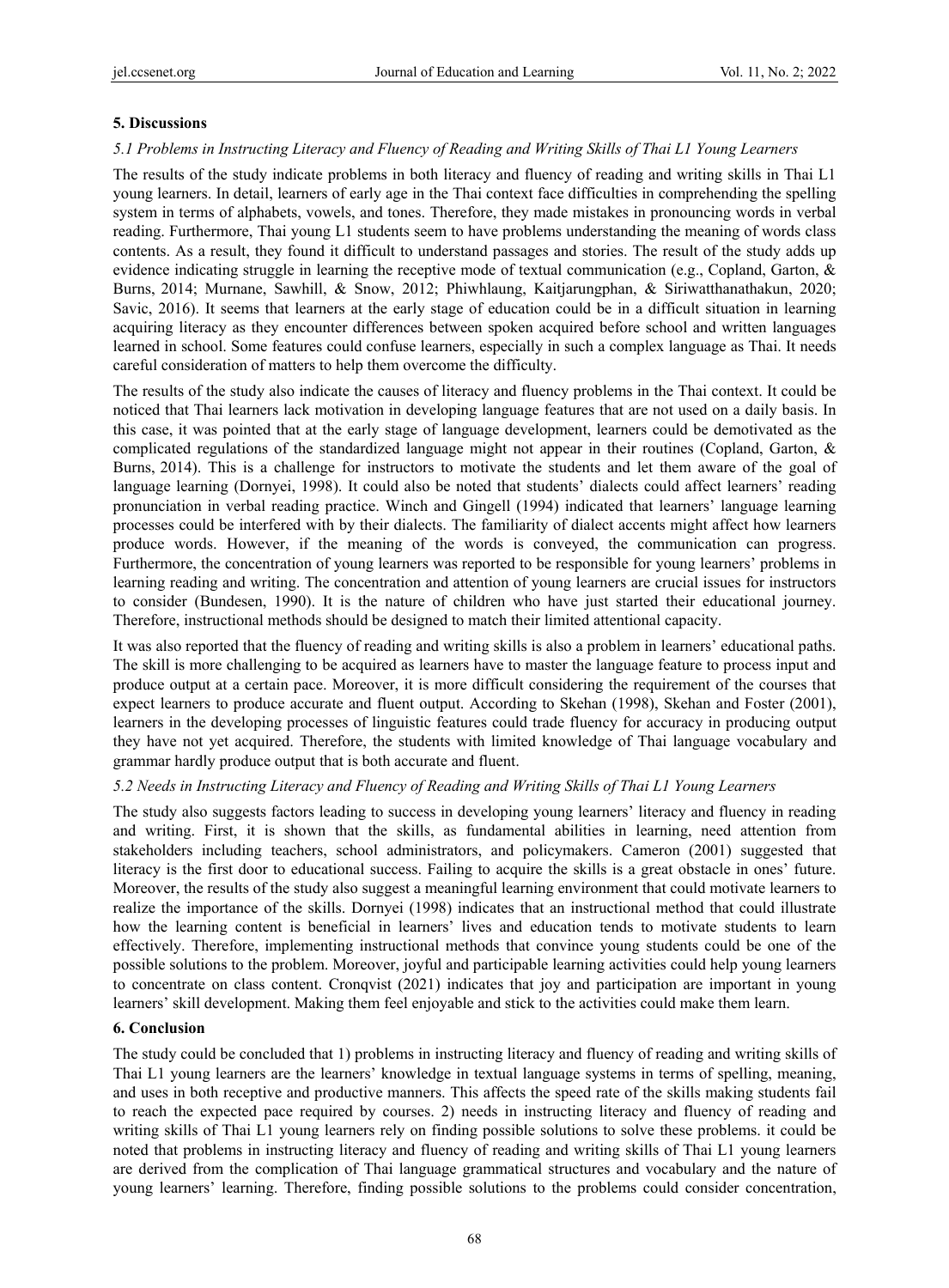attention, motivation, joy, and participants which are crucial in teaching learners at the early stage of education. It must be noted that literacy is a starting point in education. Learners' success depends on how well they manage to cross the threshold.

The result of the study could be implicated in a pedagogical aspect. Teachers, administrators, and policymakers could be aware of problems in instructing Thai literacy to young learners in the country. Moreover, the causes of the problems should be realized in selecting instructional methods that could solve the problems. Curriculum designers should be aware that meaningful, joyful, and participable learning activities are potential in developing young learners who are likely to have issues of concentration and motivation in learning. The demand for a level of Thai language in the course also needs consideration. It should be noted that young learners are between implementing spoken language in the real-world and learning textual language in their education. This is a great challenge for children at the age of 7 or 8. Therefore, class content might be adapted to match their nature of learning. The results of the study could also be implicated from an academic point of view. The information presented in the current study could be evidence of the current situation of Thai literacy teaching in young learners. Further studies could investigate more at students' point of view as the current study only present the data gained from teachers, school administrators, and educational inspectors. Furthermore, further studies could use the data presented in the results of the study to be base information in selecting a solution to the problems. Problems and needs reviewed in the study could be considered before selecting principles to design instructional methods. Literacy and fluency in reading and writing are essential for young learners. The understanding of the current situation in the context could help young learners overcome challenges in developing their textual communication abilities.

#### **References**

- Brysbaert, M. (2019). How many words do we read per minute? A review and meta-analysis of reading rate. *Journal of Memory and Language*, *109*, 104047. https://doi.org/10.1016/j.jml.2019.104047
- Bundesen, C. (1990). A theory of visual attention. *Psychological Review*, *97*(4), 523−547. https://doi.org/10.1037/0033-295X.97.4.523
- Cameron, L. (2001). *Teaching languages to young learners*. Cambridge, UK: Cambridge University Press. https://doi.org/10.1017/CBO9780511733109
- Chambers, F. (1997). What do we mean by fluency? *System*, *25*(4), 535−544. https://doi.org/10.1016/S0346-251X(97)00046-8
- Chomsky, N. (1965). *Aspects of the theory of syntax*. Oxford, England: M.I.T. Press. https://doi.org/10.21236/AD0616323
- Coplan, F., Garton, S., & Burns, A. (2014). Challenges in teaching English to young learners: Global perspectives and local realities. *TESOL Quarterly*, *48*(4), 738−762. https://doi.org/10.1002/tesq.148
- Cronqvist, M. (2021). Joy in learning: When children feel good and realize they learn. *Educare*, *3*, 54−77. https://doi.org/10.24834/educare.2021.3.3
- Dornyei, Z. (1998). Motivation in second and foreign language learning. *Journals Cambridge*, *31*, 117−135. https://doi.org/10.1017/S026144480001315X
- Graham, S., Berninger, V., Weintraub, N., & Shafer, W. (1998). Development of handwriting speed and legibility in grades 1−9. *Journal of Educational Research*, *92*(1), 42−52. https://doi.org/10.1080/00220679809597574
- Hyams, N. (1986). *Language acquisition and the theory of parameters*. Dordrecht: Reidel. https://doi.org/10.1007/978-94-009-4638-5
- Murnane, R., Sawhill, I., & Snow, C. (2012). Literacy challenges for the twenty-first century: Introducing the issue. *The Future of Children*, *22*(2), 3−16. https://doi.org/10.1353/foc.2012.0013
- National Institution of Education Testing Service. (2020). *Thailand ONET result*. Retrieved October 25, 2021, from https://www.niets.or.th/th/catalog/view/3121
- Savic, V. (2016). *Reading difficulties: What do we learn from young English language learners* (pp. 31−42)? Proceedings of Empirical Studies in Applied Linguistics, Zagreb, Croatia.
- Skehan, P. (1998). *A cognitive approach to language learning*. Oxford: Oxford University Press. https://doi.org/10.1177/003368829802900209
- Skehan, P. (2009). Modeling second language performance: Integrating complexity, accuracy, fluency, and lexis.